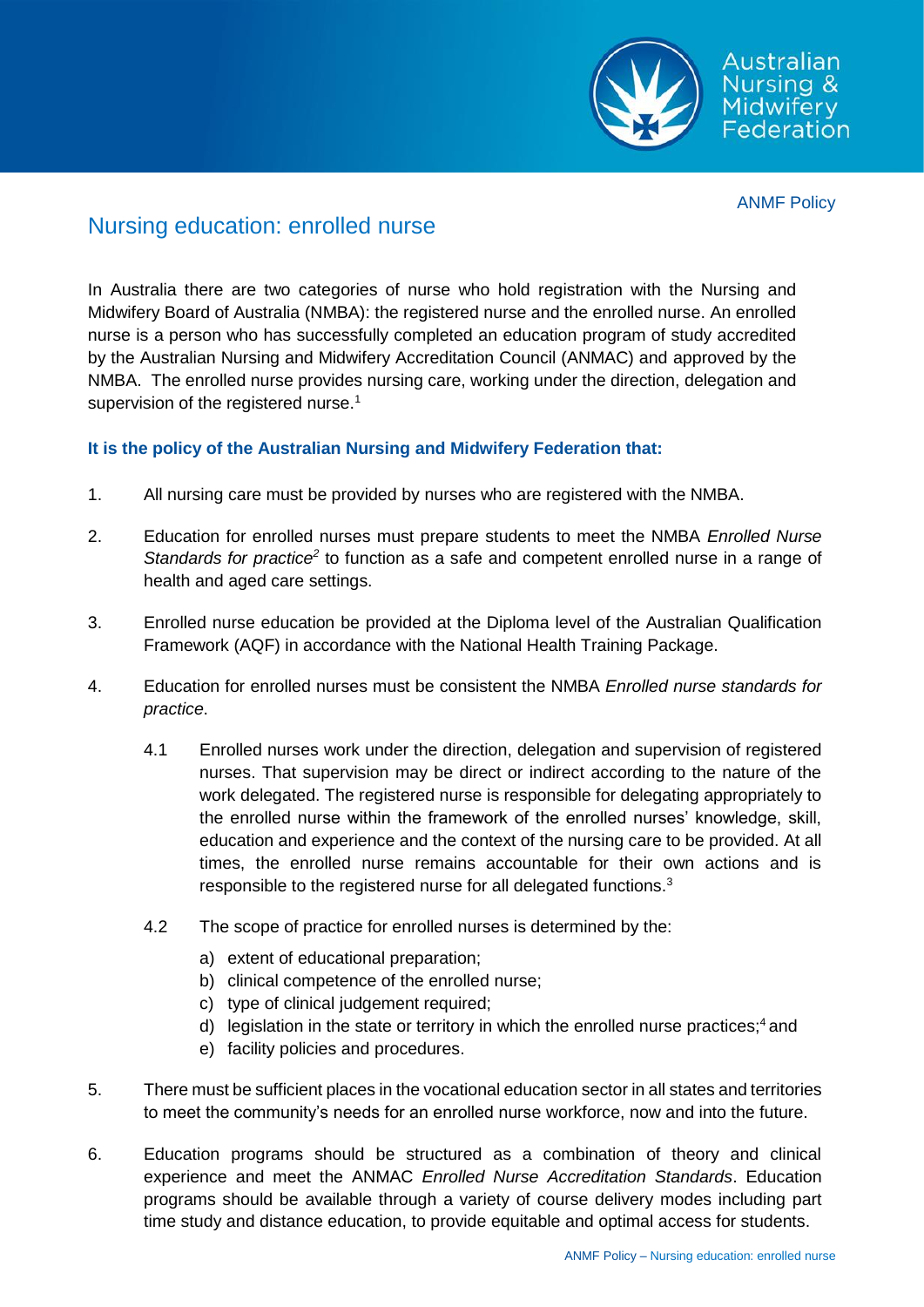

## ANMF Policy

- 7. All education providers must have their program accredited by ANMAC and approved by the NMBA, to ensure their program leads to registration with the NMBA as an enrolled nurse.
- 8. Formal articulation and recognition of prior learning arrangements should be developed and implemented between Vocational Education and Training (VET) Certificate III and Certificate IV courses for assistants in nursing\* and the Diploma of Nursing leading to registration as an enrolled nurse.
- 9. The development of core curriculum elements across VET sector programs must not compromise the philosophy and integrity of nursing.
- 10. Enrolled nurse education programs should adopt a lifespan approach and include the application of nursing practice and knowledge at an appropriate level across various clinical areas where enrolled nurses are employed.
- 11. Employment or non-employment during the education course (for example, pre-service education, education while employed, or traineeships) should be negotiated at an individual state or territory level in consultation with all relevant industry parties including: employers, unions, education providers and, the NMBA. Those not employed and in traineeships must remain supernumerary during any periods of 'off the job' clinical experience.
- 12. Clinical placements for Diploma of Nursing students require active and positive collaboration between the health and aged care and education sectors. There must be sufficient resources to assist education providers and facilities in which clinical nursing education occurs, to deliver a quality learning experience. Formal mechanisms to support this dialogue and interaction between health and aged care and education sectors should continue to be developed and strengthened.
- 13. Educational curricula for enrolled nurses should include Aboriginal and Torres Strait Islander peoples' health, culture, history and the social determinants of health. A culturally safe nursing workforce is vital to ensure culturally safe services that meet the needs of Aboriginal and Torres Strait Islander peoples.
- 14. Educational curricula for enrolled nurses should address the provision of culturally sensitive care to people from culturally and linguistically diverse (CALD) communities to deliver nursing care that is culturally appropriate.
- 15. Bonding to a particular employer or agency on completion of studies as a condition for the awarding of scholarships to enrolled nurses, is not supported.

<sup>\*</sup>The term assistant in nursing also refers to care workers (however titled)